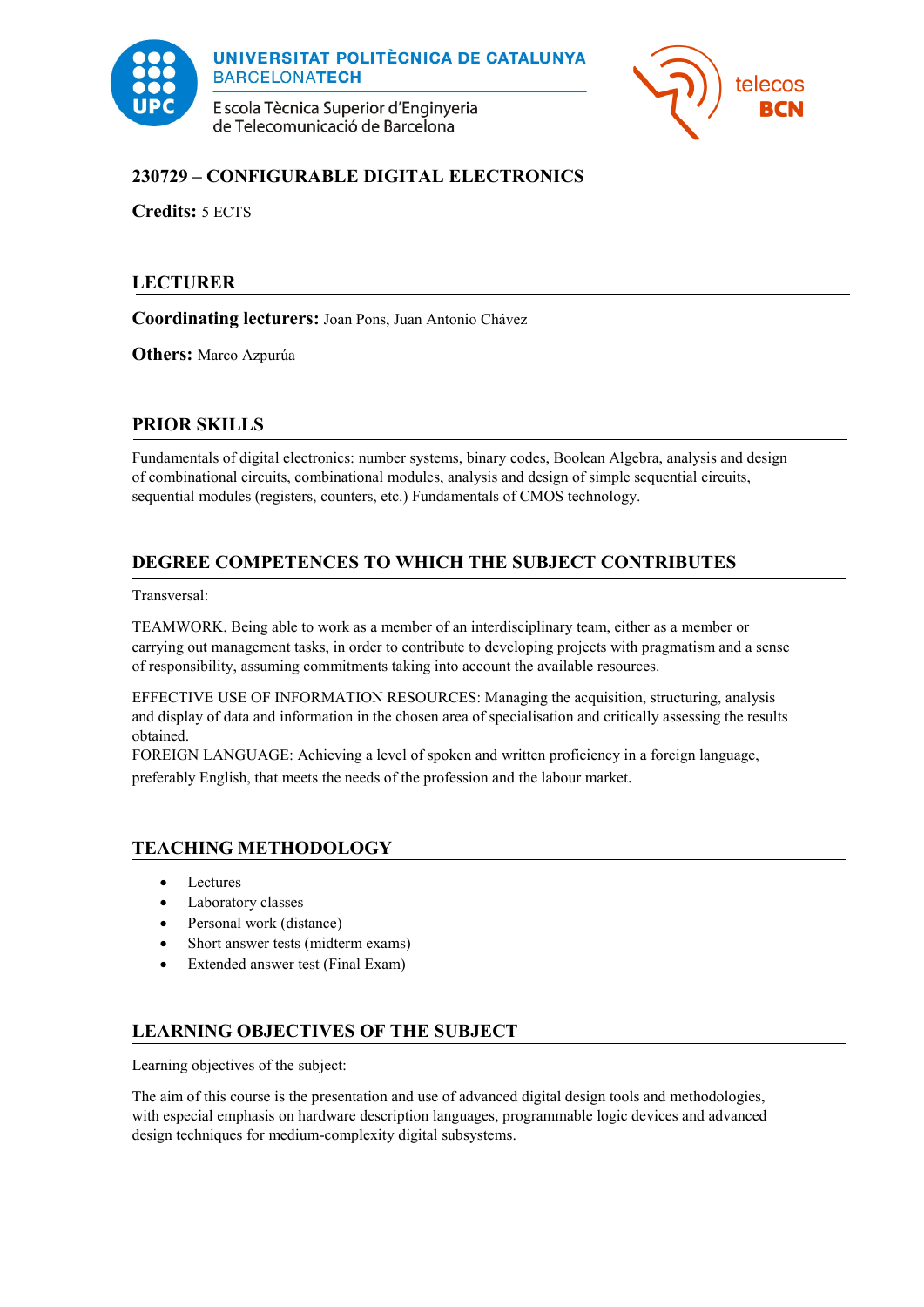

E scola Tècnica Superior d'Enginyeria de Telecomunicació de Barcelona



Learning results of the subject:

- Analysis and design of synchronous digital circuits of medium complexity.
- Application of the fundamentals of hardware description languages.
- Use of programmable logic devices, FPGAs.
- Evaluation of performance of synchronous digital circuits.

#### **STUDY LOAD**

Hours large group: 13

Hours small group: 26

Hours self-study: 86

## **CONTENTS**

To be detailed in lessons and some points within every lesson. Time dedicated for every lesson is also indicated.

The theory classes are grouped in three theory modules (TMs), as follows:

- TM1: Introduction to VHDL
	- Lesson 1: VHDL fundamentals, data types, data objects and operators.
	- Lesson 2: Basic design units: entities, architectures, packages and libraries.
	- Lesson 3: Dataflow modelling: concurrent assignments.
	- Lesson 4: Behavioural modelling: processes and sequential assignments.
	- Lesson 5: Structural modelling: components, generation and iteration statements. Theory classes: 5h

Self-study : 20h

- TM2: Digital design topics
	- Lesson 1: Finite State Machines: review, specification with VHDL, synthesis.
	- Lesson 2: Logic hazards: static and dynamic glitches, effects and mitigation strategies.

- Lesson 3: Power consumption: static and dynamic power, current spikes, power estimation in CPLDs and FPGAs, low power strategies.

- Lesson 4: Metastability and timing: metastability in synchronous circuits, synchronization errors, evaluating synchronization strategies: mean time between failures.

- Lesson 5: About synchronous design: evaluating time performance of sync. circuits, the sync./async. trade-off, connecting sync. & async. circuits, concurrent FSMs.

Theory classes: 5h

Self-study : 20h

• TM3: Algorithmic systems

- Lesson 1: Fundamentals of Algorithmic State Machines, data & control subsystems, ASM chart and VHDL specification, timing involved.

- Lesson 2: Design of specific data and control units.

- Lesson 3: Microprogrammed control: simple and evolved memory-based control units. Theory classes: 3h

Self-study : 12h

The laboratory classes are grouped in three lab modules (LMs), as follows:

LM1: Introduction to the laboratory tools for designing with FPGAs. The initial work to be done consists of implementing an already-given basic design step by step, following a tutorial procedure. The second part consists of making improvements and extensions to the previous design, as chosen by the student.